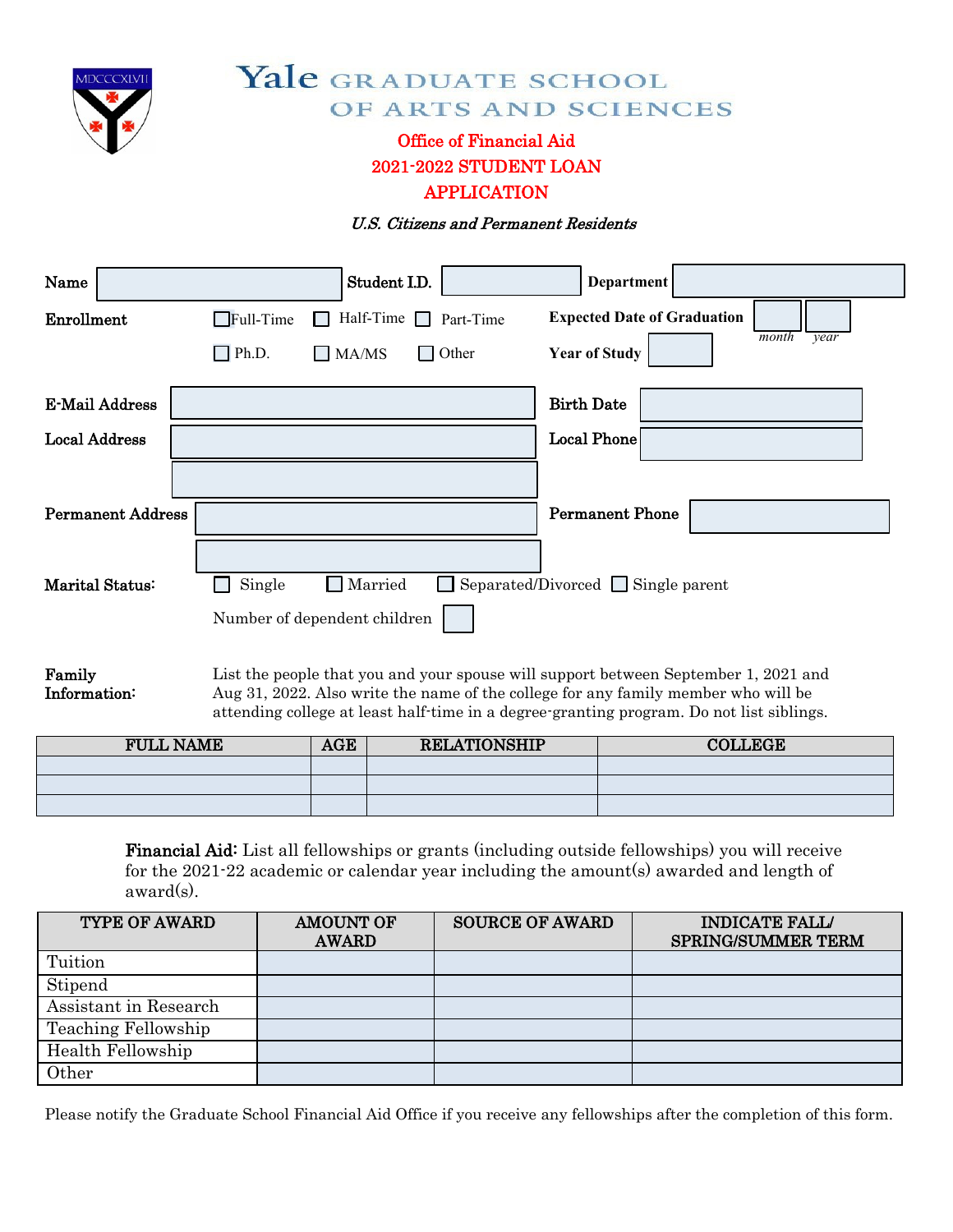# LOAN REQUIREMENTS:

Below is a list of requirements necessary to process and disburse student loans:

1) Complete the 2021-2022 [FAFSA \(](https://studentaid.gov/h/apply-for-aid/fafsa)Free Application for FederalStudent Aid) - Yale University's Title IV code is 001426

Please use your 2019 tax return when completing the FAFSA. When completing the FAFSA, we strongly encourage you to use the Data Retrieval Tool (DRT) which allows you to provide consent to the IRS to upload data from your federal tax return at the time you complete your FAFSA. To use the Data Retrieval Tool, you would have had to file an electronic tax return at least 2 weeks prior to completing the FAFSA, or 6-8 weeks prior if you filed a paper return. If you have not completed your tax return, you will not be able to use the Data Retrieval Tool.

You may not be able to use the IRS Data Retrieval Process if:

- You are married but filed separate returns for the 2019 tax year.
- Filed an amended 2019 tax return.
- Had a change in marital status after the end of the tax year on December 31, 2019.

The results of your FAFSA - the Student Aid Report (SAR) will be sent to you after completing the FAFSA. You donotneed to submit the paper SAR to the Financial Aid Office. The SAR is documentation from the Department of Education, which is submitted electronically to Yale.

## 2) Selected for Verification

If you are selected for verification, the Financial Aid Office will contact you.

## 3) Federal Direct Unsubsidized and Graduate PLUS Loan Master Promissory Note(s) - (MPN)

Once your loan(s) is processed, you will be required to sign a [Master Promissory Note f](http://www.studentloans.gov/)or each loan type. If you have already completed the MPN, it is not necessary to do so again.

## 4) Entrance Interview

If you are a first time Direct Loan borrower, you will need to complete an Entrance Interview. Once the loan is processed, you will receive instructions via e-mail to complete the [Entrance Interview.](http://www.studentloans.gov/)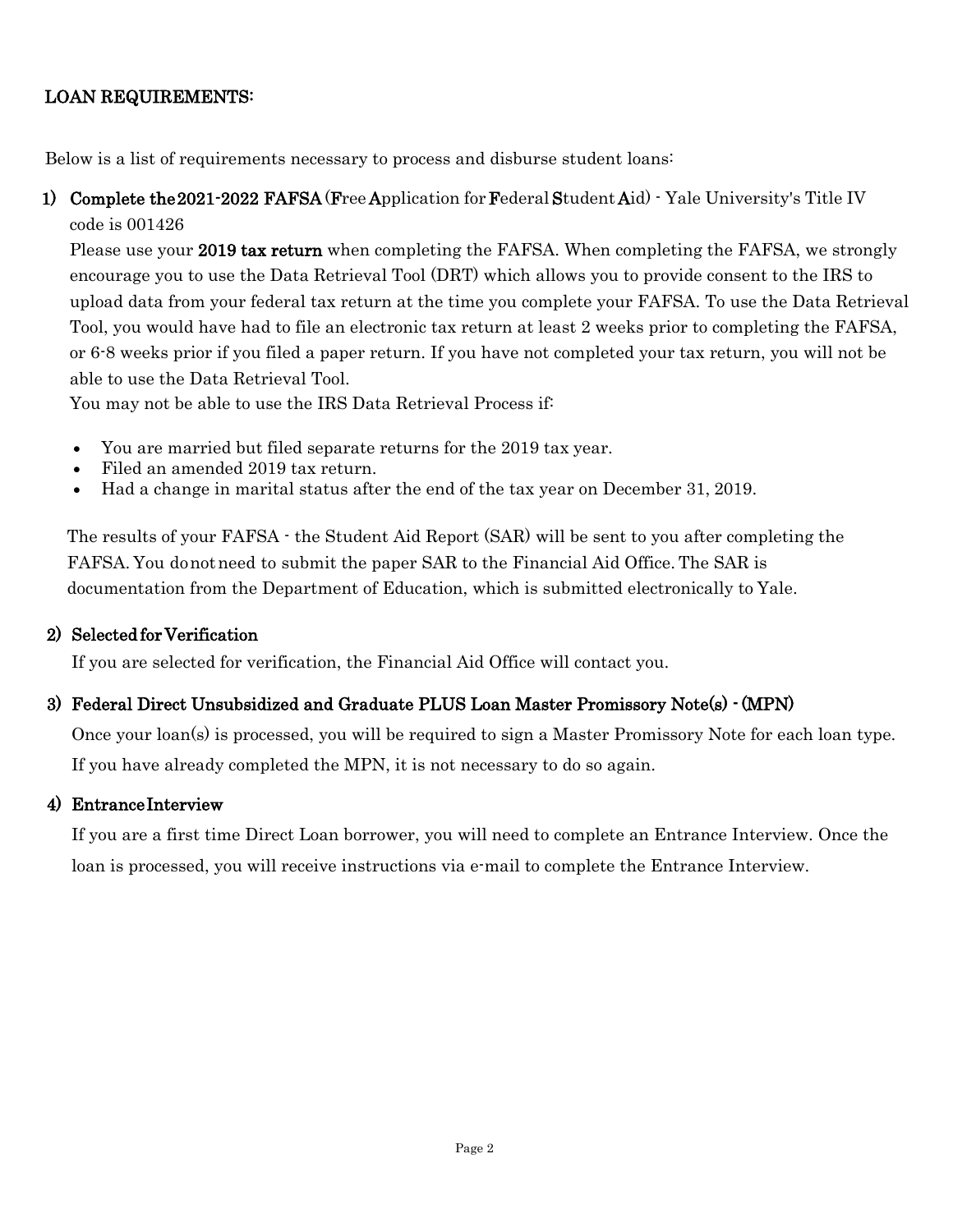Cost-of-Education: Tuition plus living costs comprise your Cost-of-Education. The amount you may borrow cannot exceed the cost of education. Please refer to the living cost information provided below, which is based on the needs of a single student:

| Costs                    | 1 Month | 9 months             | 12 months      |
|--------------------------|---------|----------------------|----------------|
|                          |         |                      | Ph.D. Students |
|                          |         |                      |                |
| Room and Board           | \$      | 17,919               | 23,892         |
|                          | 1,991   | \$                   | \$             |
| Academic                 | \$      | \$                   | 1,440          |
|                          | 160     | 1,440                | \$             |
| Personal                 | \$      | \$                   | $\pmb{\$}$     |
|                          | 235     | 2,115                | 2,820          |
| Medical                  | \$      | \$                   | \$             |
|                          | 294     | 2,650                | 2,650          |
| Transportation           | 185     | \$                   | 2,220          |
|                          | \$      | 1,665                | œ              |
| <b>Total Living Cost</b> | \$      | \$                   | 33,022         |
|                          | 2,865   | 25,789               | \$             |
| Tuition                  |         | $\$\$<br>45,700      | \$45,700       |
| Cost-of-Education        |         | 71,489<br>$\pmb{\$}$ | \$78,722       |

If your living costs exceed those above and can be documented, indicate the type of expense (i.e., housing) and include documentation (i.e., lease). You may use the worksheet below to estimate your loan eligibility.

Estimating the requested amount: The formula for determining loan eligibility is as follows:

COST-OF-EDUCATION (\$71,489)

Less EFC Estimated Family Contribution

Less Financial Aid

= NEED

| USE THIS WORKSHEET TO DETERMINE LOAN ELIGIBILITY |              |              |                                                                                             |  |
|--------------------------------------------------|--------------|--------------|---------------------------------------------------------------------------------------------|--|
| (FOR EXAMPLE PURPOSES ONLY)                      |              |              |                                                                                             |  |
|                                                  | 71,489<br>\$ |              | Tuition + $\overline{\text{Cost of Living } (\$45,700)} + (\$25,789)$ single student budget |  |
| ┿                                                |              | Plus         | Additional Academic/Living Expense *                                                        |  |
| $\blacksquare$                                   |              | Less         | Estimated Family/Student Contribution (from FAFSA's S.A.R.)                                 |  |
| $\sim$                                           |              | Less         | Tuition Fellowship                                                                          |  |
| $\blacksquare$                                   |              | ${\rm Less}$ | Stipend/Teaching/Research Assistant/Other Fellowship                                        |  |
| $\sim$                                           |              | Less         | Health Fellowship                                                                           |  |
| <b>EQUALS</b>                                    | \$           |              | <b>LOAN ELIGIBILITY</b>                                                                     |  |

Students are expected to contribute a percentage of 2019 earnings determined by federal formula and reported on the S.A.R. as the EFC. Graduate students are considered independent of their parents; no parental contribution is expected, regardless of if students were claimed as dependents on parents' income tax returns. Questions regarding student contribution or dependency status should be discussed with the Financial Aid Counselor. To make an appointment, please call 203-432-2899 or email [gradfinaid@yale.edu](mailto:gradfinaid@yale.edu) 

The first \$20,500 of financial need may be met by a Federal Direct Unsubsidized Loan. Any remaining need may be met by a GradPlus Loan (federal direct) or Private Loan (non-federal). Note, the GradPlus and Private loans may carry higher rates of interest than the Federal Unsubsidized Direct loan. The Federal Direct Unsubsidized, Grad Plus and Private loans start to accrue interest when the loan funds have been disbursed to your student account.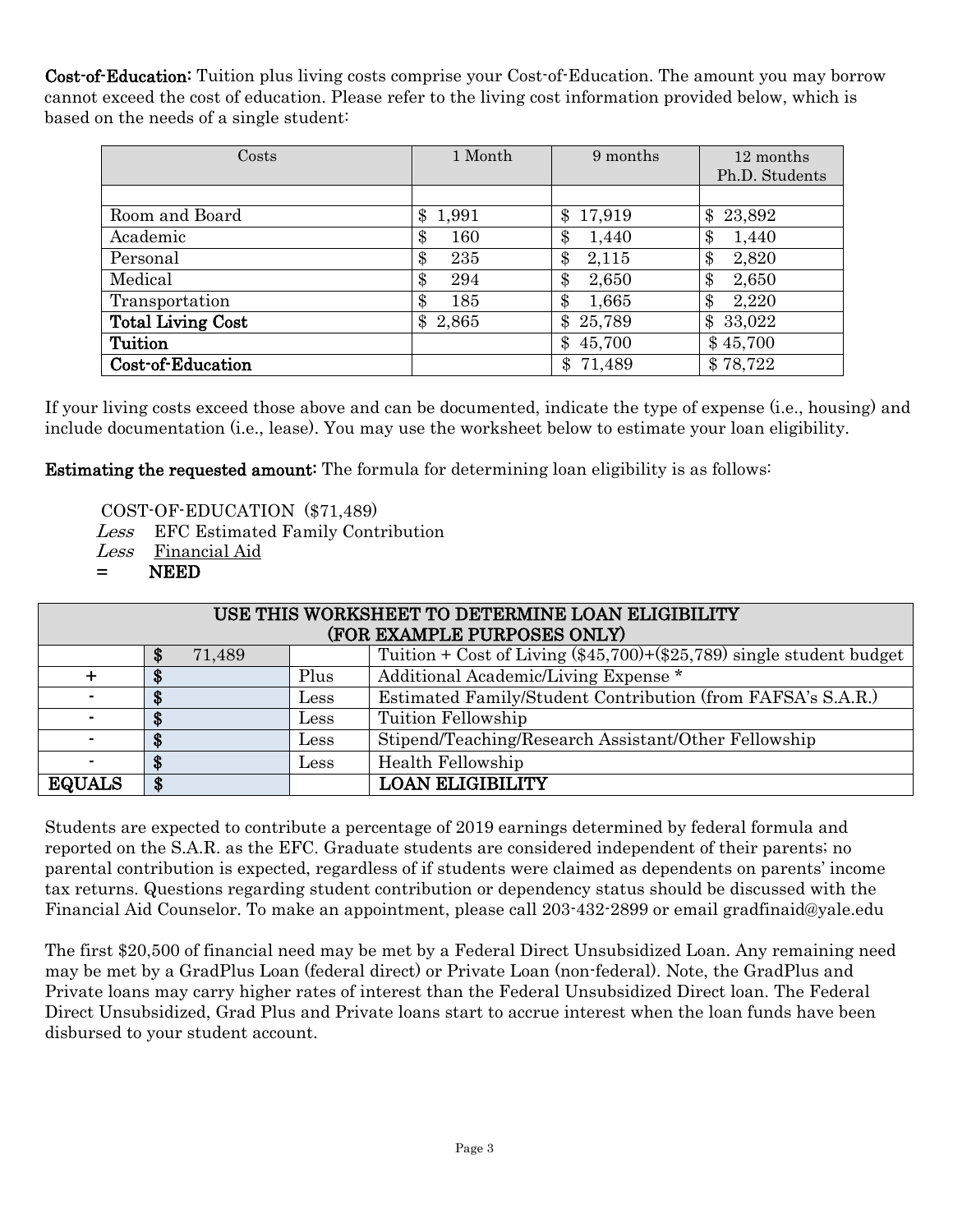#### Loans Requested:

Please indicate the amount you wish to borrow below. The actual amount authorized will depend on the need analysis performed by the Financial Aid Office. Students should not make financial plans based on an unofficial estimate; a signed loan award from the lender is the only official notification of the amount of an authorized student loan. Students who drop below half-time enrollment, are ineligible for federalloans.

| <b>TYPE OF LOAN REQUESTED</b> | <b>AMOUNT</b><br><b>REQUESTED</b> | <b>MAXIMUM AMOUNT</b>    |
|-------------------------------|-----------------------------------|--------------------------|
| Federal Direct Unsubsidized** | $\mathcal{S}$                     | \$20,500                 |
| Federal GradPlus Loan**       | S                                 | Varies depending on need |
| (OR)                          |                                   |                          |
| Private Loan                  | S                                 | Varies depending on need |

*\*\*Origination fees of 1.057% on the Federal Direct Unsubsidized loan and 4.228% on the Federal Grad Plus loan are deducted at the time of disbursement to your student account*

#### *STATEMENT OF UNDERSTANDING [you must read and sign this statement to receive a loan]*

*I understand that the calculation of my eligibility for student loans is based on the financial information I have provided to the Graduate School Office of Financial Aid and on the School's records of any Fellowship, Teaching or Research appointment, outside Fellowship or Scholarship aid status at the time of determination of need. I understand that any changes in these awards, including the acceptance of a teaching or research appointment, may affect the eligibility of loan(s) awarded. I understand that it is my responsibility to inquire of the Graduate School Office of Financial Aid whether any change I may consider will affect my loan eligibility and to notify the Graduate School Office of Financial Aid of any changes in my financial aid award status.*

*Signature Date*

*\_\_\_\_\_\_\_\_\_\_\_*

*Please note that by signing this form, you are authorizing the U.S. Department of Education (USDE) to investigate your credit record. The GradPLUS loan will show as an anticipated credit on the student's billing account when the loan is pre-approved by USDE and the master promissory note (MPN) has been e-signed. Instructions for e-signing your MPN will be sent to you once your credit has been approved.*

*Signature Date*

*\_\_\_\_\_\_\_\_\_\_\_*

Print to sign then return the completed form to: Yale University Graduate School of Arts and Sciences Financial Aid Office 246 Church Street Room 216 New Haven, CT 06520 [or](mailto:gradfinaid@yale.edu) E-mail: [gradfinaid@yale.edu](mailto:gradfinaid@yale.edu)